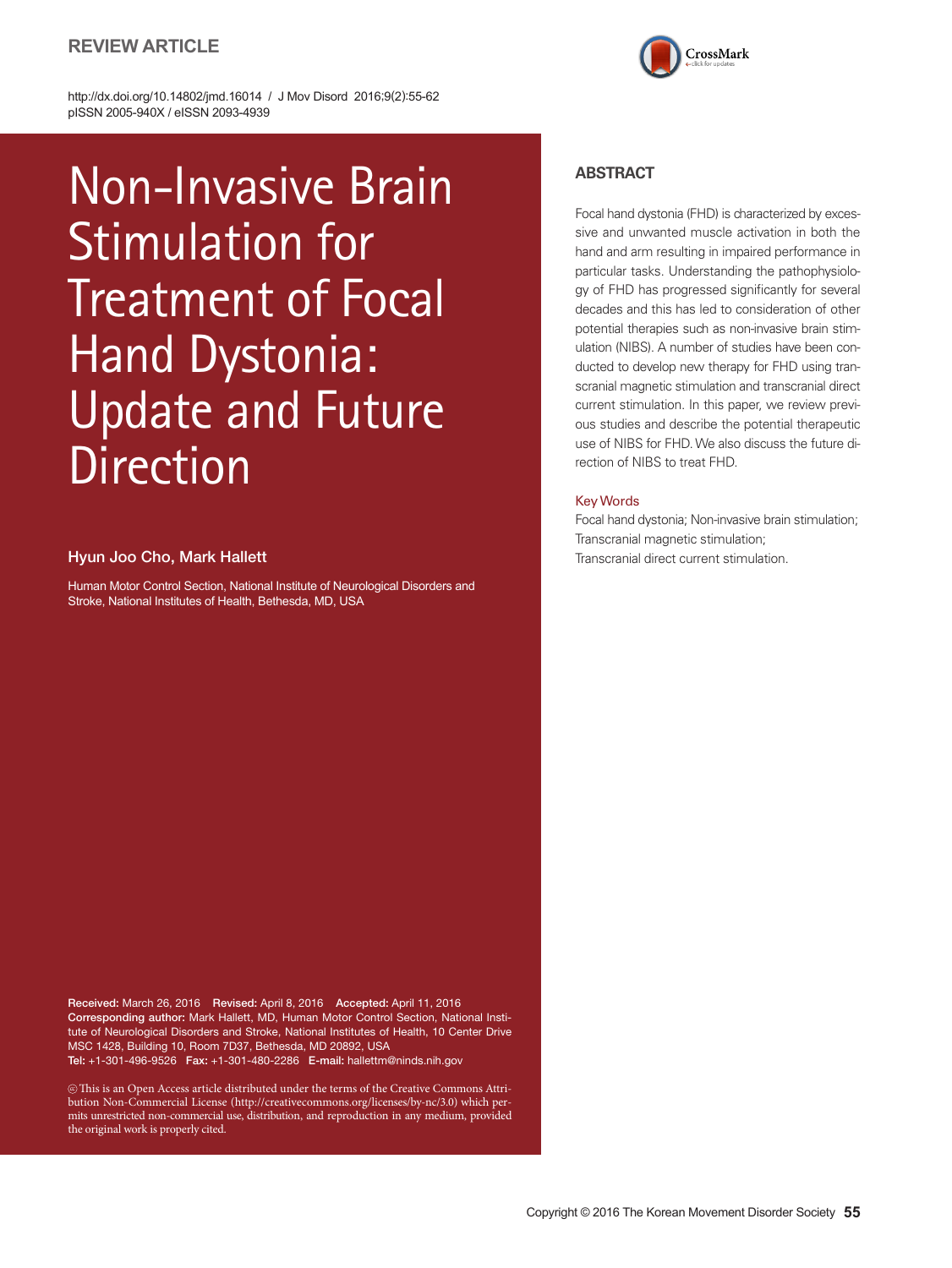

# **INTRODUCTION**

Focal hand dystonia (FHD) is characterized by excessive and unwanted muscle activation in both the hand and arm resulting in impaired performance in particular tasks. Writer's cramp (WC) and musician's dystonia (MD) are the most common forms of FHD, but numerous other occupational FHD have been identified.<sup>1</sup> FHD generally occurs in people who have spent a long period of time per-



Figure 1. Summary of NIBS methods for excitation and inhibition. rTMS: repetitive transcranial magnetic stimulation, PAS: paired associative stimulation, iTBS: intermittent theta burst stimulation, cTBS: continuous theta burst stimulation, tDCS: transcranial direct current stimulation, NIBS: non-invasive brain stimulation.

forming repetitive skilled fine motor tasks. Botulinum toxin is usually the most effective treatment<sup>2</sup> for FHD whereas oral medications are often limited in efficacy and cause side effects. However, FHD has a lower overall response rate to botulinum toxin, with about 50% of WC patients receiving at least mild benefit compared to 80% for cervical dystonia and over 90% for blepharospasm.<sup>3</sup> This may be due to complex patterns of the hand movements, numbers of muscles involved, and challenges in discriminating primary abnormal movements from compensatory movements. Clearly, new therapeutic measures are needed for FHD patients.

Understanding the pathophysiology of FHD has progressed significantly for several decades and this has led to consideration of other potential therapies such as non-invasive brain stimulation (NIBS). There are several general abnormalities that appear to play a role in the pathophysiology of dystonia including loss of inhibition, sensory dysfunction, and abnormal plasticity.<sup>4</sup> FHD is thought to be a network disorder involving large areas of the brain, not confined to the striatum. Many studies demonstrated increased excitability or loss of inhibition at multiple levels including motor cortex (M1), premotor cortex (PMC), somatosensory cortex (S1), and cerebellum.5-8 Hence, a reasonable aim of treatment is to reverse these pathological abnormalities in the aforementioned areas of the brain to restore normal physiology associated with improved behavior. With this idea, a number of studies have been conducted to develop new therapy for FHD using repetitive transcranial magnetic stimulation (rTMS) and transcranial direct current stimulation (tDCS).

NIBS can induce plastic changes in the brain in a variety of ways (Figure 1). Current rTMS protocols apply low-  $(< 1$  Hz) or high-frequency  $(\geq 5$  Hz) stimulation. Generally, high-frequency stimulation induces increased cortical excitability<sup>9</sup> and low-frequency stimulation decreases cortical excitability.<sup>10</sup> M1 plasticity can be also induced by paired associative stimulation (PAS) which employs repetitive pairs of TMS over M1 and peripheral nerve stimulation. Amplitude of motor-evoked potential (MEP) can be facilitated by using interval of  $\sim$ 25 ms (PAS 25) between the nerve stimulation and the TMS and MEP amplitude is inhibited by using interval of  $\sim$ 10 ms (PAS 10). This plastic facilitation and inhibition resembles characteristics of long-term potenti-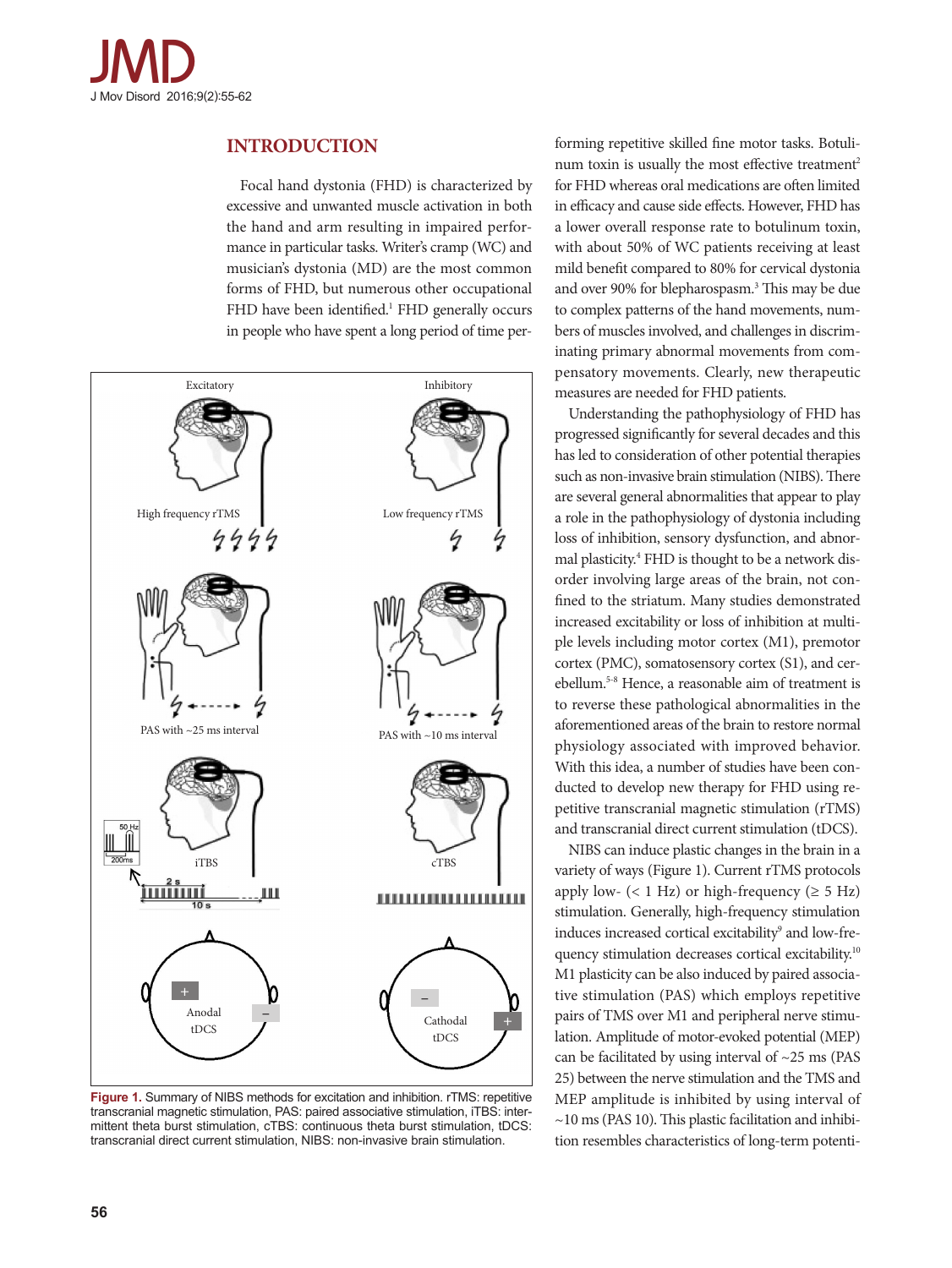ation (LTP) and long-term depression.<sup>11</sup> An alternative method of rTMS is theta burst stimulation (TBS), consisting of short, repeated bursts of TMS pulses at high frequency.12 A typical paradigm would be a burst of three stimuli at 50 Hz with the burst repeated at 5 Hz. Continuous TBS decreases excitability while intermittent TBS increases excitability. As for tDCS, anodal stimulation is known to increase excitability of the stimulated area whereas cathodal stimulation decreases excitability.13 These modalities were applied to various brain targets that are thought to be involved in pathophysiology of FHD. In recent years, rTMS and tDCS have received significant attention as potential new therapeutic measures because of their safety and potential efficacy.<sup>14</sup>

In this paper, we will review previous studies and describe the potential therapeutic use of NIBS for FHD. We will also discuss the future direction of NIBS to treat FHD.

# **NIBS TO TREAT FHD**

Fourteen articles were selected from those identified by a Pubmed search using the keywords 'focal hand dystonia', 'writer's cramp', 'musician's dystonia', 'noninvasive brain stimulation', 'transcranial magnetic stimulation', and 'transcranial direct current stimulation'. Studies that measured clinical outcome were chosen for this review article. Seven studies performed rTMS (Table 1) and seven studies applied tDCS (Table 2) for therapeutic use in FHD.

# **rTMS STUDIES FOR THERAPEUTIC PURPOSE**

Among seven rTMS studies, five studied WC patients and three had a mixed group of patients with MD and WC (Table 1). Various study designs were used, either single- or double-blinded mostly with sham control, crossover or parallel randomization.

| <b>References</b>                    | <b>Patient group</b>              | <b>Study design</b>                                     | <b>Intervention</b>                                                                                               | <b>Target of the</b><br>stimulation     | <b>Effect</b>                                                                                                                                 |
|--------------------------------------|-----------------------------------|---------------------------------------------------------|-------------------------------------------------------------------------------------------------------------------|-----------------------------------------|-----------------------------------------------------------------------------------------------------------------------------------------------|
| Siebner et al. <sup>16</sup>         | 16 WC patients<br>and 11 HV       | Open-label                                              | Single session of 1 Hz rTMS<br>at 10% below the RMT<br>(1,800 biphasic stimuli)                                   | Left M1                                 | Significantly reduced mean writing<br>pressure, normalization of the<br>deficient cortico-cortical inhibition,<br>and prolongation of the cSP |
| Murase et al. <sup>15</sup>          | 9 WC and 7 HV                     | Single-blinded                                          | Single session of 0.2 Hz rTMS<br>at 85% RMT (250 monophasic<br>stimuli) vs. sham                                  | M1, PMC, and<br><b>SMA</b>              | Decreased tracking error and pen<br>pressure with PMC stimulation,<br>prolongation of cSP with PMC<br>stimulation                             |
| Borich et al. <sup>17</sup>          | 6 FHD (3 WC and<br>3 MD) and 9 HV | Single-blinded<br>partial cross-over                    | 1 Hz rTMS at 90% RMT<br>(900 monophasic stimuli) vs.<br>sham for 5 days                                           | <b>PMC</b>                              | Improved handwriting performance<br>and reduced cortical excitability<br>10 days post treatment                                               |
| Havrankova<br>$et$ al. <sup>18</sup> | <b>11 WC</b>                      | Double-blinded<br>cross-over                            | 1 Hz at 90% AMT (biphasic<br>1,800 stimuli) vs. sham-rTMS<br>for 5 days                                           | SI contralateral<br>to affected<br>hand | Subjective and objective improvement<br>in writing 2 weeks post treatment<br>associated with increased task-related<br><b>BOLD</b> in fMRI    |
| Huang et al. <sup>19</sup>           | 18 WC and 8 HV                    | Single-blinded<br>randomized parallel                   | cTBS (3-pulse 50 Hz burst<br>every 200 ms at 80% AMT for<br>40 sec) vs. sham daily for 5 days                     | Left PMC                                | More subjective improvement in writing<br>with real rTMS<br>Restoration of SICI, PMC-M1 interaction,<br>and reduced M1 plasticity             |
| Kimberley<br>et al. $20$             | 12 FHD                            | Single-blinded<br>randomized with<br>partial cross-over | 1 Hz rTMS with 90% RMT<br>(biphasic 1,800 stimuli) vs. sham<br>during non-dystonic writing<br>movement for 5 days | Contralateral<br><b>PMC</b>             | Prolonged cSP and reduced pen force                                                                                                           |
| Kimberley<br>et al. $^{21}$          | 9 FHD                             | Randomized with<br>cross-over                           | 5 days 1 Hz rTMS at 80% RMT<br>(biphasic 1,200 pulses)<br>+ sensorimotor retraining vs.<br>rTMS + control therapy | <b>PMC</b>                              | No additional benefit from sensorimotor<br>retraining                                                                                         |

rTMS: repetitive transcranial magnetic stimulation, WC: writer's cramp, HV: healthy volunteer, RMT: resting motor threshold, cSP: cortical silent period, PMC: premotor cortex, SMA: supplementary motor area, FHD: focal hand dystonia, MD: musician's dystonia, AMT: active motor threshold, BOLD: blood oxygenation level dependent, fMRI: functional magnetic resonance imaging, cTBS: continuous theta burst stimulation, SICI: short latency intracortical inhibition, M1: motor cortex.

#### **Table 1.** rTMS studies for therapeutic purpose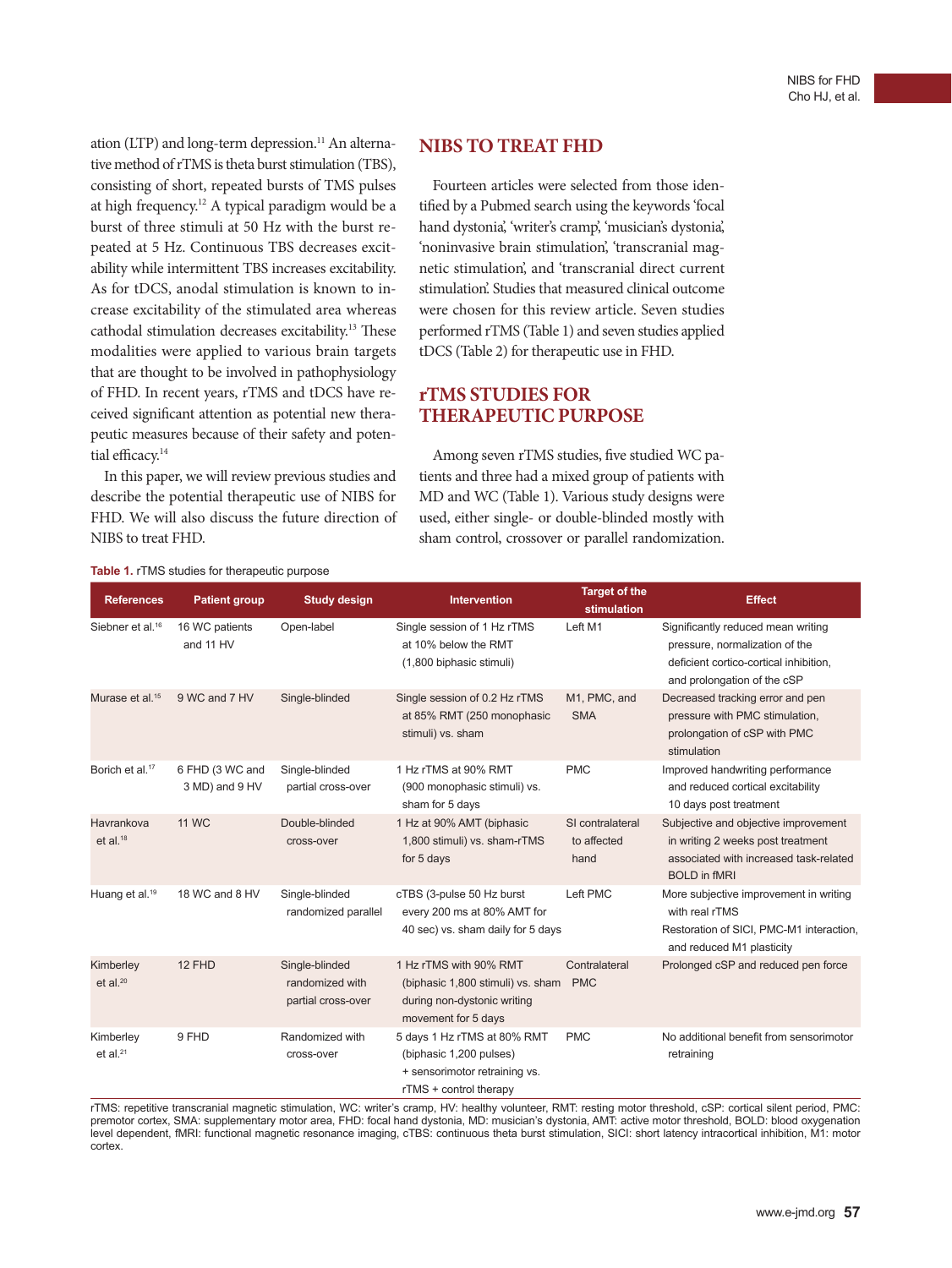#### **Table 2.** tDCS studies for therapeutic purpose

| <b>References</b>               | <b>Patient group</b>                         | <b>Study design</b>                                                | <b>Intervention</b>                                                                                                       | <b>Target of the</b><br>stimulation                              | <b>Effect</b>                                                                                                         |
|---------------------------------|----------------------------------------------|--------------------------------------------------------------------|---------------------------------------------------------------------------------------------------------------------------|------------------------------------------------------------------|-----------------------------------------------------------------------------------------------------------------------|
| Buttkus et al. <sup>26</sup>    | 10 MD<br>(quitarists)                        | Double-blinded<br>randomized with<br>cross-over                    | Single session of cathodal tDCS<br>(2 mA for 20 min) vs. placebo                                                          | Left M1                                                          | No change in fine motor control<br>after 30 min                                                                       |
| <b>Benninger</b><br>et al. $24$ | <b>12 WC</b>                                 | Double-blinded<br>randomized,<br>sham-controlled<br>with parallel  | Prolonged sessions (3 in 1 week) M1 contralateral<br>of cathodal tDCS                                                     | to FHD                                                           | No positive effects in clinical measures<br>nor handwriting and cortical excitability                                 |
| <b>Buttkus</b><br>et al. $25$   | 9 MD<br>(pianists)                           | Double-blinded<br>sham-controlled<br>with cross-over               | Anodal tDCS, cathodal tDCS<br>(2 mA for 20 min) during<br>sensorimotor retraining                                         | Left M1                                                          | No favorable result in behavior                                                                                       |
| Furuya<br>et al. $27$           | 10 MD, 10 healthy<br>musicians<br>(pianists) | Double-blinded<br>sham-controlled<br>with cross-over               | tDCS (2 mA for 24 min) during<br>bimanual mirrored finger<br>movements                                                    | Bihemispheric<br>motor cortices                                  | Improved rhythmic accuracy of<br>sequential finger movements with<br>cathodal-affected and anodal-<br>unaffected tDCS |
| Sadnicka<br>et al. $29$         | 10 WC                                        | Single-blinded<br>sham-controlled<br>with cross-over               | Single session anodal tDCS<br>(sham-controlled)                                                                           | Cerebellum                                                       | No changes in clinical symptoms nor<br>in M1 plasticity                                                               |
| <b>Bradnam</b><br>et al. $28$   | 8 FHD (5 WC,<br>3 MD) and<br>8 HV            | Double-blinded<br>randomized<br>sham-controlled<br>with cross-over | Anodal, cathodal (2 mA, 20 min)<br>or sham tDCS                                                                           | Cerebellum                                                       | Improved writing kinematics and<br>decreased CBI with anodal tDCS                                                     |
| Rosset-Llobet<br>et al. $30$    | 30 MD                                        | Parallel double-blind<br>randomized design                         | tDCS (real vs. sham) for 30 min<br>coupled with 1 hr sensory motor<br>retuning therapy for 2 weeks<br>$(10 \text{ days})$ | Cathode over<br>left and anode<br>over right<br>parietal regions | Improved dystonia severity score in<br>both groups; more benefit in real<br>tDCS than sham group                      |

tDCS: transcranial direct current stimulation, MD: musician's dystonia, WC: writer's cramp, HV: healthy volunteer, FHD: focal hand dystonia, CBI: cerebellar inhibition, M1: motor cortex.

> Crossover design seems to have been used most frequently, likely due to small sample size. In terms of the intervention, all studies used low-frequency subthreshold rTMS to enhance cortical inhibition. Early studies used single-session inhibitory rTMS and measured the outcome right after the intervention for proof of concept.<sup>15,16</sup> More recent studies applied prolonged sessions for 5 consecutive days or longer and assessed the outcome at more than one time point.<sup>17-21</sup> Although small effects of a single session were reported, repetitive sessions over consecutive days seem to be required for clearer therapeutic effects.

> Different brain areas were used as a target of stimulation including M1, PMC, and S1, on the contralateral side to dystonia. The first study done by Siebner et al.<sup>16</sup> showed that inhibitory rTMS on M1 might have potential benefit, but Murase et al.<sup>15</sup> showed that PMC was a better target when compared with M1 and supplementary motor area (SMA). Subsequently, four more studies used PMC as the target<sup>17,19-21</sup> and all studies showed promising results either by physiologic or behavioral measures

or both. Kimberley et al.<sup>21</sup> studied whether sensorimotor retraining in addition to rTMS on PMC would add further benefit, but failed to prove any additional benefit from sensorimotor retraining. One study targeting S1 showed improved writing associated with rTMS-induced blood oxygenation level dependent (BOLD) signal increase bilaterally in the SI cortex, posterior parietal cortex, and the SMA.18

## **Why does it work?**

To determine outcome, some studies also measured changes of physiological markers in neurophysiology or neuroimaging in addition to a subjective and/or objective writing assessment. This might help demonstrate why rTMS would work if it did. The pathological hallmark of FHD is increased cortical excitability that can be demonstrated as reduced intracortical inhibition<sup>5</sup> and a cortical silent period.<sup>22</sup> Several studies showed reversal of this abnormal physiology by applying low-frequency rTMS.15-17,19,20 Havrankova et al.<sup>18</sup> examined changes in functional magnetic resonance imaging in 'responders' to an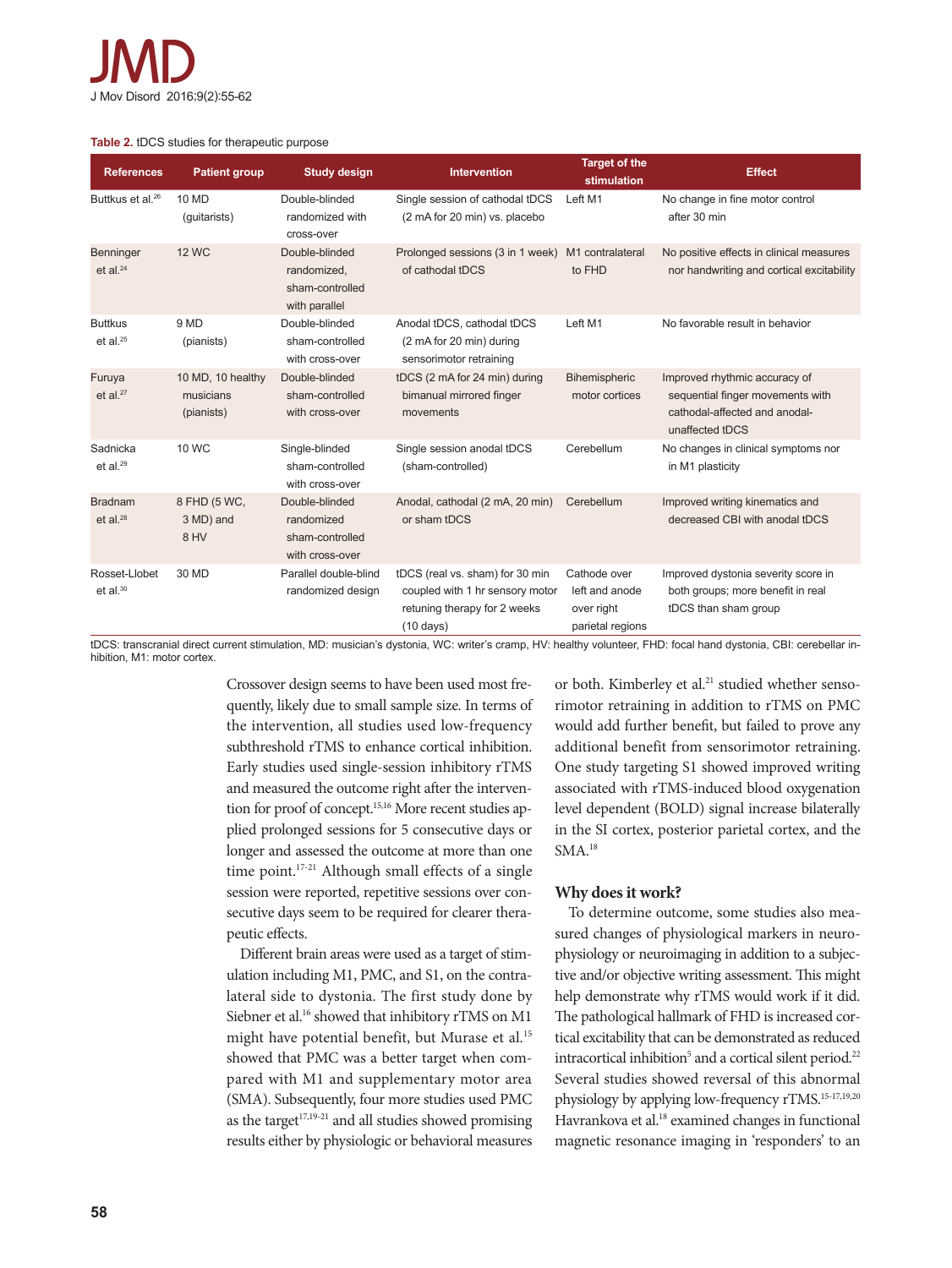rTMS protocol and found bilateral BOLD signal increase in the posterior parietal cortex, SMA, and right anterior insula. In one positron emission tomography study, there was a greater decrease of regional cerebral blood flow (rCBF) in lateral and medial premotor areas, putamen, and thalamus, including the stimulated PMC, and a larger increase in cerebellar rCBF after one session of premotor rTMS in FHD patients compared to healthy controls.<sup>23</sup> These imaging studies prove that rTMS affects regional synaptic activity in widespread areas of the motor system, but it is not clear how they explain the therapeutic effect.

## **What are the limitations?**

Most studies adapted a crossover design with randomization because of small patient sample size. However, it may not be the best study design due to the potential carry-over effect of rTMS. Most studies used a 1-week interval except Havrankova et al.<sup>18</sup> who used 4–10 weeks; however, 1 week might not enough time for washout since some studies showed<sup>18,21</sup> that more than one week was necessary to be effective. In Kimberley's study, patients did not return to their baseline even with a one-month washout period, which likely blurred the accurate outcome measure.<sup>21</sup> Also, there are many methodological variations across the studies in terms of rTMS protocol. Accurate positioning of the coil on the brain target could be critical<sup>18</sup> and different studies adopted different ways for the same target. For example, 2.5 cm anterior to the first dorsal interosseous (FDI) hot spot was set for PMC target in one study,<sup>19</sup> whereas 1 cm medial and 2 cm rostral to the FDI hotspot was used in another study.<sup>20</sup> There are also variations in intensity (85–90% active motor threshold vs. 90% resting motor threshold), frequency (0.2 Hz or 1 Hz), and type of TMS (monophasic vs. biphasic). This variability makes it difficult to compare results across studies, but can be important for the future development of optimal treatment parameters.

In summary, PMC seems to be a promising target for a treatment protocol of rTMS and prolonged sessions may result in better clinical outcomes. However, it is still unclear how long rTMS treatment is needed to sustain significant clinical benefit and how long the benefit might last. There are less data for MD than for WC. Dedicated rTMS for MD might be necessary to refine a treatment protocol.

# **tDCS STUDIES FOR THERAPEUTIC PURPOSE**

Of the seven tDCS studies, two were performed for WC, four for MD and two were mixed. Again, various study designs were used either with single or prolonged sessions. Four studies applied tDCS on M1, and three showed no clinical benefit when stimulating the affected M1 with cathodal tDCS. $24-26$ However, when cathodal tDCS on the affected M1 was combined with anodal tDCS on unaffected M1 in MD pianists, rhythmic accuracy of sequential finger movements was improved.<sup>27</sup> In the same study, the authors also tested whether tDCS during rest vs. motor training would be different; indeed, it was only effective when tDCS was applied combined with motor training. The cerebellum was the target location in two studies<sup>28,29</sup> and the results were contradictory. The idea behind anodal tDCS on the cerebellum was to enhance cerebellar activity and modulate M1 plasticity which is abnormally increased in FHD patients. The study done by Sadnicka et al.<sup>29</sup> for WC patients could not demonstrate any changes in clinical symptoms and also failed to show changes in M1 plasticity to PAS 25. However, it was noted that PAS 25 response varied considerably among patients. Some patients had facilitatation with PAS 25 as expected and others had inhibition to the same protocol. Interestingly, cerebellar tDCS reduced M1 plasticity only in 'facilitators' but not in 'inhibitors'. Another study showed that anodal tDCS on cerebellum in WC patients improved writing kinematics and reduced cerebellar inhibition (CBI), but clinical improvement was not correlated with changes in CBI.28 Most recently, the largest double-blind controlled study done in 30 MD patients showed that bilateral parietal tDCS might hold potential therapeutic benefits.30

#### **Why does it work?**

Only a few tDCS studies tried to address the underlying mechanism of either the tDCS effect or its absence.24,28,29 None of the studies showed changes in neurophysiology or neuroimaging that might be correlated with clinical benefit. Two studies examined neurophysiology, but there was neither clinical benefit nor positive changes in physiology. One study<sup>28</sup> showed reduced CBI after anodal tDCS but this was not correlated with symptom improvement;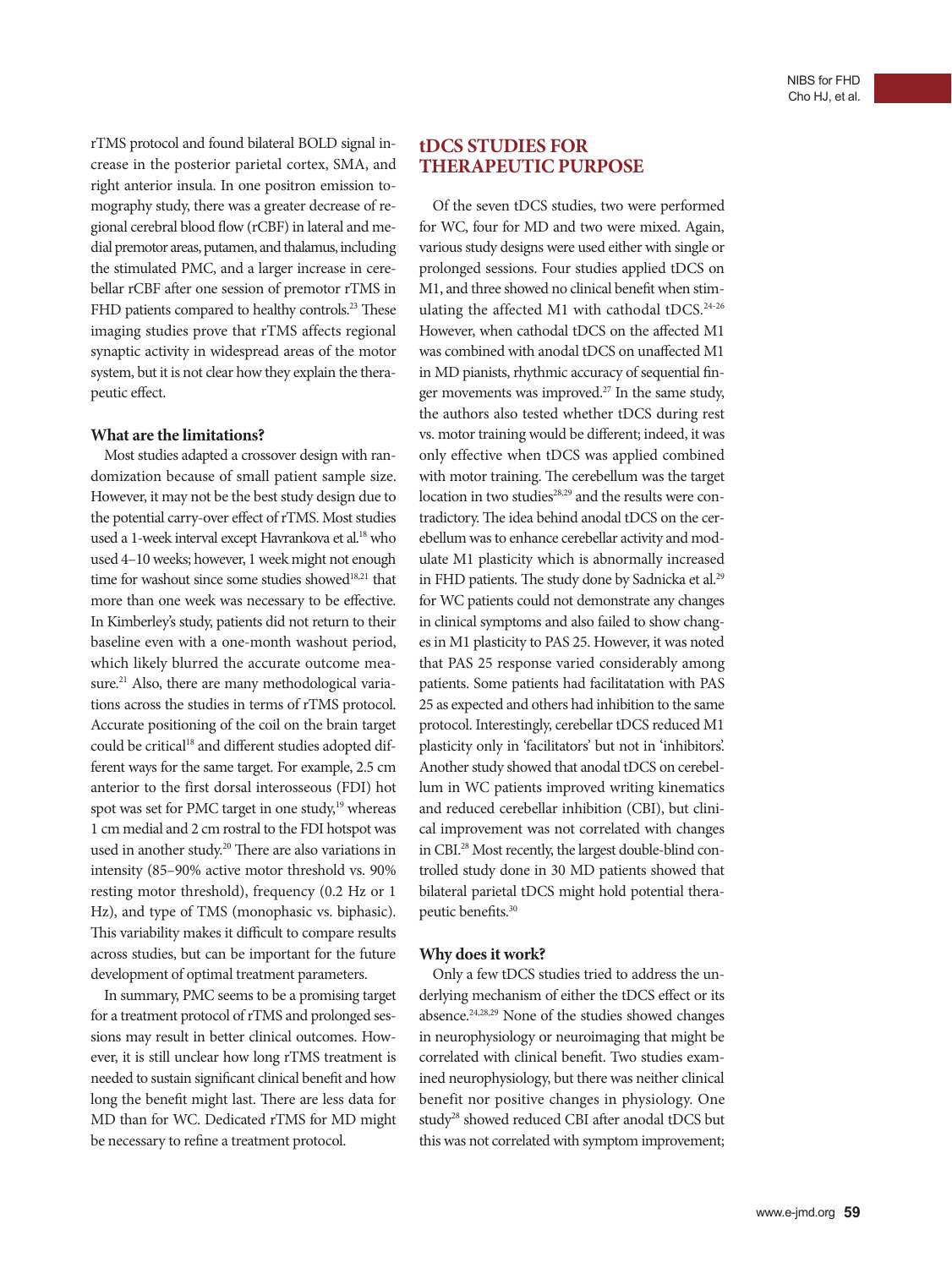

therefore, this is likely not the underlying mechanism for clinical benefit. Further studies are required to elucidate the mechanism of tDCS effects in treating dystonia by combining tDCS with functional imaging or neurophysiology techniques such as electroencephalogram or TMS.

## **What are the limitations?**

Most tDCS studies adopted prolonged sessions, 1 or 2 weeks, with or without concomitant sensorimotor training. However, the duration of prolonged treatment sessions was not well studied. Furuya et al.27 reported that the effect was retained 4 days after the intervention, but it is not clear whether the effect might have lasted longer. This is important to know in order to properly design future clinical trials. tDCS is known to cause lasting effects (up to 5 hr) from a single session if the stimulation is sufficiently long (10–30 min).<sup>13</sup> The duration of the prolonged session needs to be studied. Also, there are many variations in experimental details as to how exactly tDCS was applied. Most of the studies used a 10–20 system to localize C3 and C4 as targets,<sup>25-27,30</sup> but one study used the first dorsal FDI hotspot as the target.<sup>24</sup> It is clear that placement of the reference is very important to shape the electric flow<sup>31</sup> and it may change the behavioral outcome as well. For an outcome measure, it is particularly difficult for MD to have a single uniform dystonia scale due to variable instruments and different skills. This issue needs to be addressed by experts in this area.

In summary, bi-hemispheric tDCS on sensorimotor cortices with cathodal tDCS on the affected hemisphere together with anodal tDCS on the unaffected hemisphere combined with sensorimotor retraining seem to be promising for therapeutic purposes. Further studies are required to elucidate the mechanism of the tDCS effect in treating dystonia using multimodal experiments.

## **FUTURE DIRECTION**

While NIBS for treating dystonia seems to be promising, there are many unanswered questions that can be addressed in future studies. First, we need a properly designed large, multi-center, randomized controlled trial with longer duration of rTMS intervention to provide a greater opportunity for cumulative therapeutic and adverse effects to be expressed. In rTMS trials for depression, 3–6 weeks duration has been typical<sup>32</sup> and the effect seemed to last for 1 year based on the follow-up study.<sup>33</sup> FHD generally takes years of repetitive tasks to become apparent, and it is possible that it may take a long time to reverse the disordered motor program as seen in cases of deep brain stimulation.<sup>34</sup> Second, characterization of "responders" and "non-responders" would be useful to predict the response to NIBS intervention. Demographics, for example, age or disease duration might affect the responsiveness to NIBS. In fact, one study reported that age might be a predictor for a response to rTMS intervention.<sup>20</sup> Baseline neurophysiology might serve as an indicator of responsiveness. One study showed that patients who had LTP-like response to PAS 25 interval showed changes in M1 plasticity after cerebellar tDCS, but others who did not show LTP-like response elicited no changes in M1 plasticity with the same intervention.<sup>29</sup> Kimberley et al.<sup>35</sup> demonstrated in a small sample  $(n = 2)$  study that the individual with baseline TMS responses indicating impaired inhibition responded favorably to the rTMS intervention. These results point out that not everyone might have a desirable outcome from NIBS, and a more individualistic approach is required to determine therapeutic options. But, first, we need to study who might benefit from NIBS. Last, the benefit of combined neurorehabilitation with NIBS should be studied in more detail. Previous studies used NIBS with sensorimotor training under the assumption that neurorehabilitation with a sensorimotor retraining program could induce a synergistic benefit when given with NIBS,<sup>36</sup> but, to date, the results are mixed. It is necessary to explore an additive or synergistic effect of sensorimotor training program with the potential to transform clinical practice.

# **OTHER NON-INVASIVE NEUROMODULATION**

Although they were not reviewed in this paper, there are other methods of non-invasive neuromodulation that have been tried in FHD other than rTMS or tDCS. Proprioceptive training using vibration was studied in MD patients, and it was shown to effectively restore sensorimotor organization.<sup>37</sup> Transcutaneous electrical nerve stimulation over forearm flexor muscles was tried in WC, and it decreased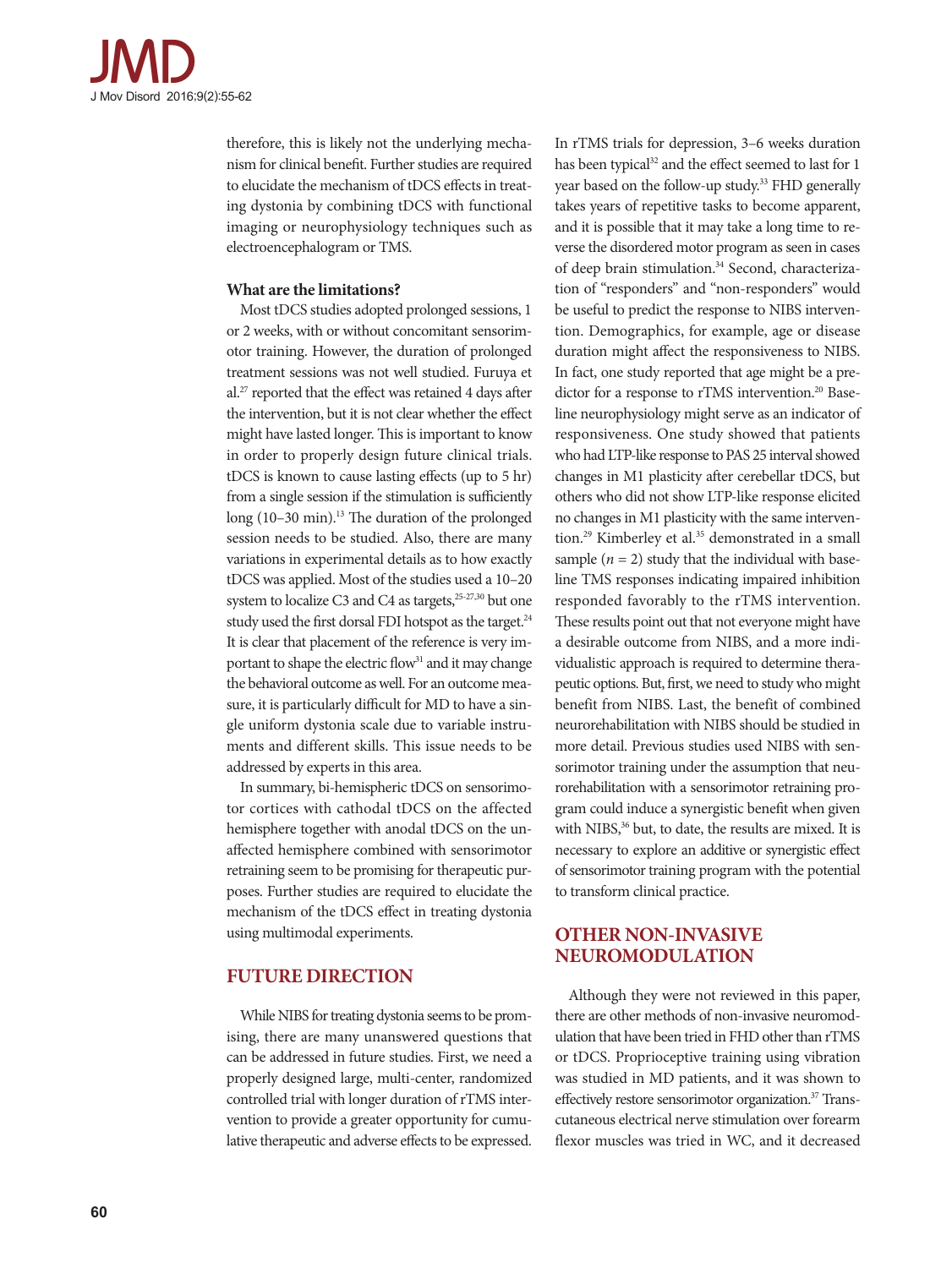MEP amplitude in the flexor carpi radialis and increased it in the extensor carpi radialis which was paralleled by improved handwriting.<sup>38</sup> Neurofeedback, using a brain-computer interface, is another method that has received attention for non-invasive neuromodulation. A preliminary study with two WC patients showed impressive results in one of them.<sup>39</sup> There may be more such studies in the future.

## **CONCLUSION**

rTMS and tDCS can be powerful tools to better understand and treat FHD. Clear consensus on optimal protocols needs to be established, and multicenter randomized clinical trials with large numbers of patients are required to implement the technique in clinical practice.

#### Conflicts of Interest

The authors have no financial conflicts of interest.

#### Acknowledgments

Dr. Cho has received a research grant from the Dystonia Medical Research Foundation. Dr. Hallett serves as Chair of the Medical Advisory Board for and receives honoraria and funding for travel from the Neurotoxin Institute. He may accrue revenue on US Patent #6 780 413 B2 (Issued: 24 August 2004): Immunotoxin (MAB-Ricin) for the treatment of focal movement disorders, and US Patent #7 407 478 (Issued: 5 August 2008): Coil for Magnetic Stimulation and methods for using the same (H-coil); in relation to the latter, he has received license fee payments from the National Institutes of Health (NIH; from Brainsway) for licensing of this patent. He is on the editorial board of 20 journals and received royalties and/or honoraria from publishing from Cambridge University Press, Oxford University Press, John Wiley & Sons, Wolters Kluwer, Springer, and Elsevier. He has received honoraria for lecturing from Columbia University. Dr. Hallett's research at the NIH is largely supported by the NIH Intramural Program. Supplemental research funds have been granted by the Kinetics Foundation for studies of instrumental methods to monitor Parkinson's disease, BCN Peptides, S.A. for treatment studies of blepharospasm, Medtronics, Inc., for studies of DBS, Parkinson Alliance for studies of eye movements in Parkinson's disease, Merz for treatment studies of focal hand dystonia, and Allergan for studies of methods to inject botulinum toxins.

We thank Ms. Devee Schoenberg for skillful editing.

#### **REFERENCES**

- 1. Hunter D. The diseases of occupations. 6th ed. London: Hodder and Stoughton, 1978.
- 2. Lungu C, Ahmad OF. Update on the use of botulinum toxin therapy for focal and task-specific dystonias. Semin Neurol 2016;36:41-46.
- 3. Lungu C, Karp BI, Alter K, Zolbrod R, Hallett M. Longterm follow-up of botulinum toxin therapy for focal hand dystonia: outcome at 10 years or more. Mov Disord 2011;

#### 26:750-753.

- 4. Quartarone A, Hallett M. Emerging concepts in the physiological basis of dystonia. Mov Disord 2013;28:958-967.
- 5. Beck S, Richardson SP, Shamim EA, Dang N, Schubert M, Hallett M. Short intracortical and surround inhibition are selectively reduced during movement initiation in focal hand dystonia. J Neurosci 2008;28:10363-10369.
- 6. Brighina F, Romano M, Giglia G, Saia V, Puma A, Giglia F, et al. Effects of cerebellar TMS on motor cortex of patients with focal dystonia: a preliminary report. Exp Brain Res 2009;192:651-656.
- 7. Delnooz CC, Helmich RC, Medendorp WP, Van de Warrenburg BP, Toni I. Writer's cramp: increased dorsal premotor activity during intended writing. Hum Brain Mapp 2013;34: 613-625.
- 8. Tamura Y, Matsuhashi M, Lin P, Ou B, Vorbach S, Kakigi R, et al. Impaired intracortical inhibition in the primary somatosensory cortex in focal hand dystonia. Mov Disord 2008;23:558-565.
- 9. Pascual-Leone A, Valls-Solé J, Wassermann EM, Hallett M. Responses to rapid-rate transcranial magnetic stimulation of the human motor cortex. Brain 1994;117(Pt 4):847-858.
- 10. Chen R, Classen J, Gerloff C, Celnik P, Wassermann EM, Hallett M, et al. Depression of motor cortex excitability by low-frequency transcranial magnetic stimulation. Neurology 1997;48:1398-1403.
- 11. Stefan K, Kunesch E, Cohen LG, Benecke R, Classen J. Induction of plasticity in the human motor cortex by paired associative stimulation. Brain 2000;123 Pt 3:572-584.
- 12. Huang YZ, Edwards MJ, Rounis E, Bhatia KP, Rothwell JC. Theta burst stimulation of the human motor cortex. Neuron 2005;45:201-206.
- 13. Nitsche MA, Paulus W. Excitability changes induced in the human motor cortex by weak transcranial direct current stimulation. J Physiol 2000;527 Pt 3:633-639.
- 14. Edwards MJ, Talelli P, Rothwell JC. Clinical applications of transcranial magnetic stimulation in patients with movement disorders. Lancet Neurol 2008;7:827-840.
- 15. Murase N, Rothwell JC, Kaji R, Urushihara R, Nakamura K, Murayama N, et al. Subthreshold low-frequency repetitive transcranial magnetic stimulation over the premotor cortex modulates writer's cramp. Brain 2005;128(Pt 1):104-115.
- 16. Siebner HR, Tormos JM, Ceballos-Baumann AO, Auer C, Catala MD, Conrad B, et al. Low-frequency repetitive transcranial magnetic stimulation of the motor cortex in writer's cramp. Neurology 1999;52:529-537.
- 17. Borich M, Arora S, Kimberley TJ. Lasting effects of repeated rTMS application in focal hand dystonia. Restor Neurol Neurosci 2009;27:55-65.
- 18. Havrankova P, Jech R, Walker ND, Operto G, Tauchmanova J, Vymazal J, et al. Repetitive TMS of the somatosensory cortex improves writer's cramp and enhances cortical activity. Neuro Endocrinol Lett 2010;31:73-86.
- 19. Huang YZ, Lu CS, Rothwell JC, Lo CC, Chuang WL, Weng YH, et al. Modulation of the disturbed motor network in dystonia by multisession suppression of premotor cortex. PLoS One 2012;7:e47574.
- 20. Kimberley TJ, Borich MR, Arora S, Siebner HR. Multiple sessions of low-frequency repetitive transcranial magnetic stimulation in focal hand dystonia: clinical and physiological effects. Restor Neurol Neurosci 2013;31:533-542.
- 21. Kimberley TJ, Schmidt RL, Chen M, Dykstra DD, Buetefisch CM. Mixed effectiveness of rTMS and retraining in the treatment of focal hand dystonia. Front Hum Neurosci 2015;9:385.